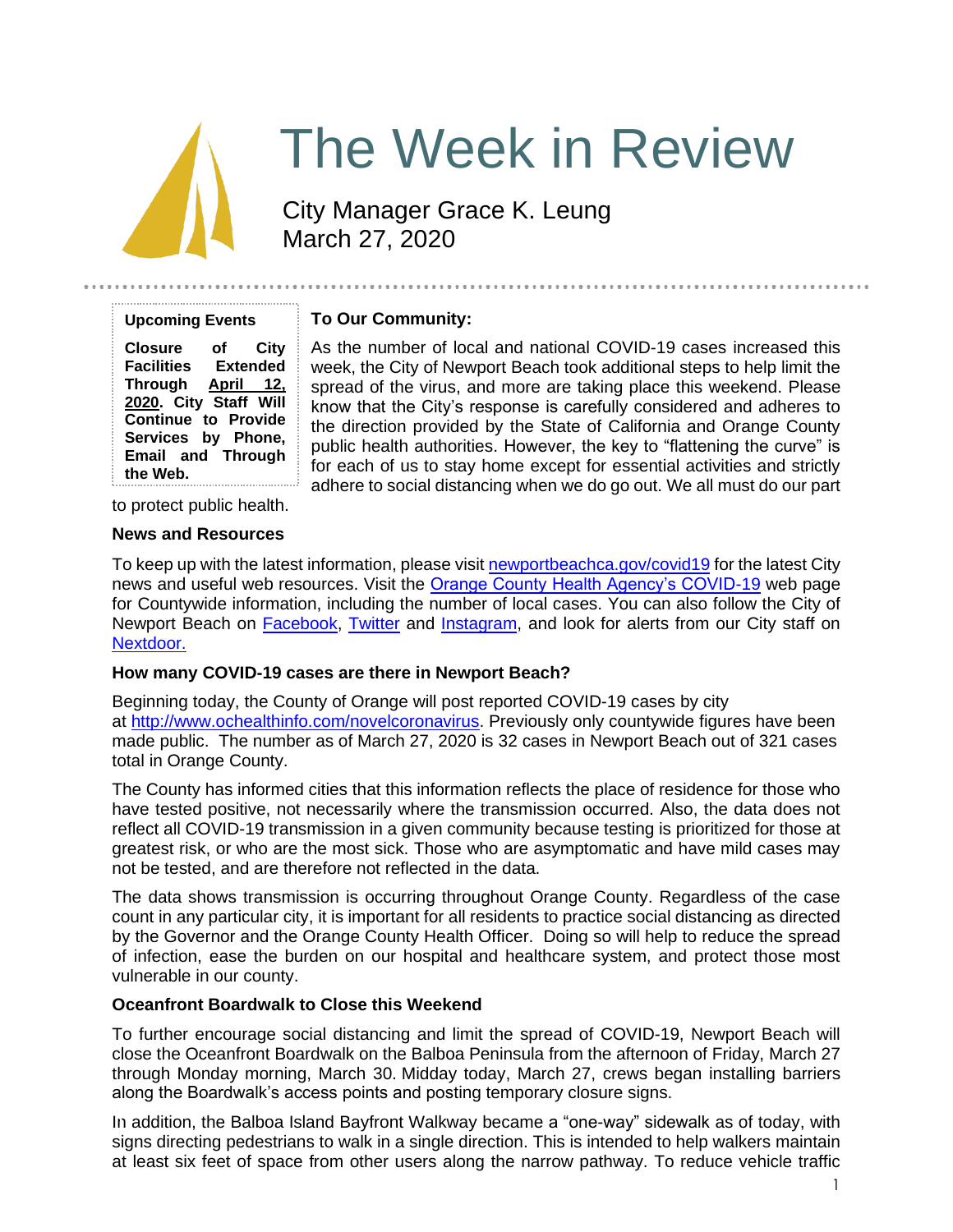congestion on the Island, the southbound Jamboree Road through lane at Bayside Drive will be closed.

Also this weekend, increased signs will encourage social distancing in typically congested areas of Corona del Mar along Ocean Boulevard.

## **Status of Beachfront Parking Lots and Piers**

All beachfront parking lots and piers in Newport Beach were closed beginning Wednesday, March 25, in alignment with the most recent guidance from Gov. Gavin Newsom's office to limit public gatherings and reduce the spread of COVID-19.

## **Closure of Playgrounds and Fitness Equipment**

On Monday, March 23, the City of Newport Beach closed all playgrounds, fitness equipment, fields (baseball, soccer, multi-use), all courts (basketball, tennis, pickleball, handball and volleyball) and the dog park to further discourage gatherings of any size and help prevent the spread of COVID-19. City parks remain open and additional signage was added to reinforce the importance of social distancing of six feet or more.

The City also closed Back Bay Drive to vehicular traffic, providing more room for recreational users to maintain at least six feet of separation from others.

## **Status of City Hall, Library and Public Safety Facilities**

All City facilities remain closed through April 12. Our public safety, public works, utilities and other essential services continue to function.

Many of our essential services are available by phone and email, including our Permit Center. [Click here](https://www.newportbeachca.gov/government/departments/community-development/online-submittal-alternatives) to learn more about how to utilize our Permit Center during the City Hall closure.

We encourage you to take advantage of our many online Library resources at [www.newportbeachlibrary.org.](http://www.newportbeachlibrary.org/)

Our staff is still here to serve you by phone and email. If you need anything, please give us a call.

## **What's Allowed, What's Suggested?**

This week, the City distributed a graphic summary of the allowable activities during the Governor's "Stay at Home" order. [Click here to view the graphic.](https://www.newportbeachca.gov/Home/ShowImage?id=51025&t=637208285551457698)

#### **State Alcohol and Beverage Control Provides Regulatory Relief**

Alcohol and Beverage Control (ABC) regulates alcohol licenses for all business, restaurants and establishments that sell or serve alcoholic beverages. Due to the Governor's dining restriction for restaurants, ABC provided regulatory relief to all Type 41 and Type 47 license holders, allowing customers to purchase and take home alcoholic beverages to generate more revenue for the license holders. For example, a Type 41 beer and wine license restaurant may sell beer and wine, but not distilled spirits, for consumption off the premises. To support local business and not be in conflict with the State, the City quickly issued an Emergency Order that allows restaurants to sell alcoholic beverages for at-home consumption without being in violation of the holder's conditional use permit. The Order will be rescinded when the pandemic crisis is over in the City.

## **Emergency Operations Center (EOC) Update**

The City Emergency Operations Center (EOC) remains open as a central hub for our response efforts. The EOC gives us the ability to coordinate our response more effectively among multiple City departments, and document staff activities for the eventual reimbursement of state and federal emergency funding.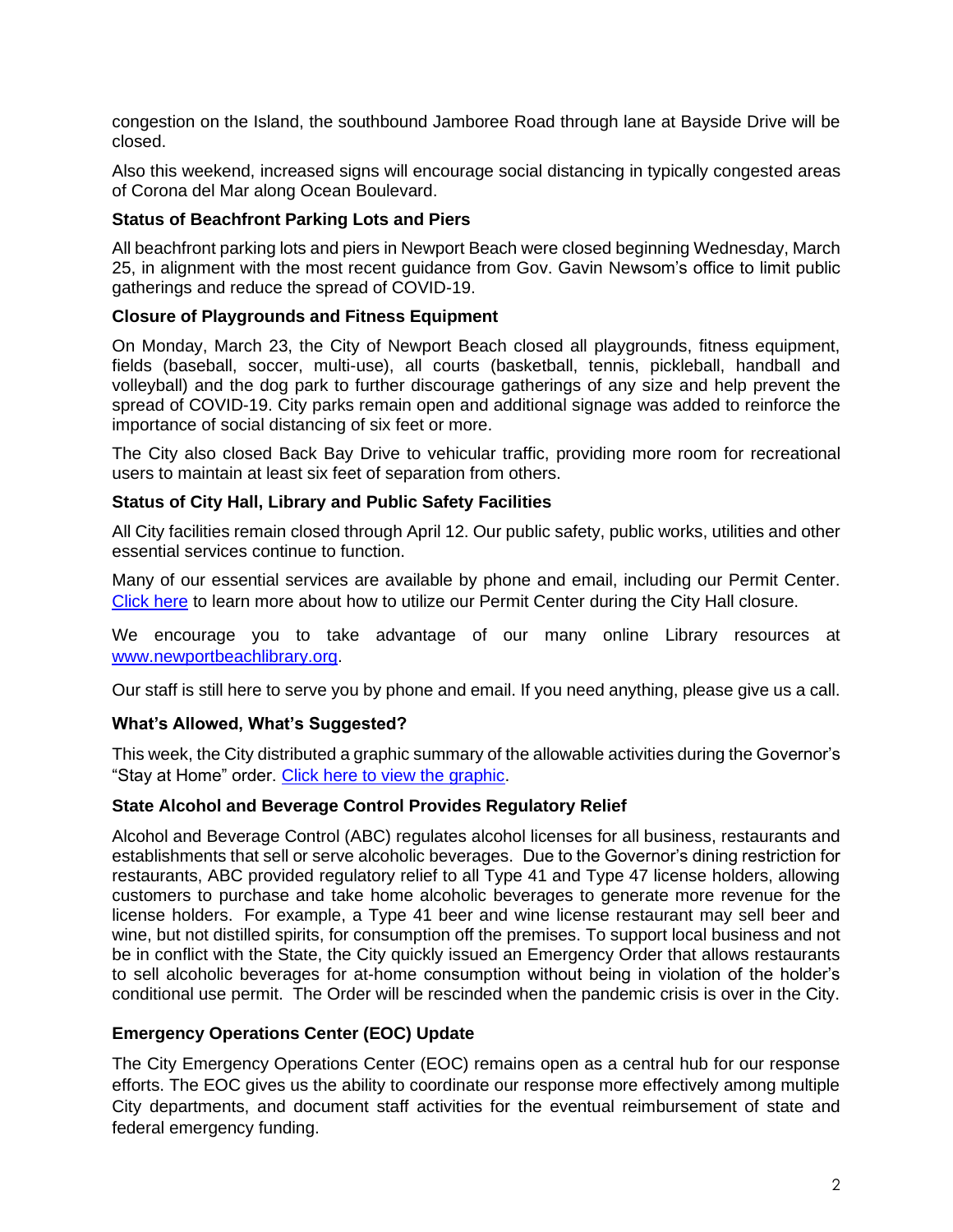## **Trash Pickup and Street Sweeping**

Trash and recycling pickup continue as scheduled.

#### **Senior Services**

State and county guidelines strongly recommend that people 65 and older, and those with chronic health conditions, should stay at home. We realize that presents an extreme hardship for many of our residents. Our meal delivery program will continue, and we are ready to provide special services, such as grocery shopping, by request.

Newport Beach seniors who are homebound and require special assistance are encouraged to call the City's Senior Services Dept. at 949-644-3244 between 8 a.m. and 5 p.m., Monday through Friday.

## **Tap Water Safety**

We can assure you that the City of Newport Beach's water is clean, safe and reliable. The coronavirus has no impact on the quality or supply of your tap water. We use chlorine to disinfect the water before it enters the distribution system to protect against microorganisms such as bacteria, viruses and fungus. This ensures safe drinking water for all our customers. There is no need to stock up on bottled water.

## **Police and Fire Services**

Our Police and Fire departments are fully staffed and ready to assist our community with essential public safety services. However, walk-in counter services have been temporarily suspended at the Police Department and fire stations. Residents are asked to contact the Police Department by phone and email and utilize the online reporting system at [nbpd.org.](http://www.nbpd.org/)

#### **Library**

Our library branches are temporarily closed to the public. We encourage you to utilize our vast array of online resources, including downloadable books, audiobooks, magazines and streaming video, and databases. These are all available to Newport Beach Public Library card holders at [newportbeachlibrary.org/ebranch.](https://www.newportbeachlibrary.org/ebranch)

#### **Business Resources**

The City website contains information about the federal, state and local resources available to help [small businesses](https://www.newportbeachca.gov/government/departments/city-manager/economic-development/small-business-support) and [workers](https://www.newportbeachca.gov/government/departments/city-manager/economic-development/support-for-employees) that have been financially impacted by the COVID-19 (coronavirus) crisis. In addition, on March 26, the Newport Beach Chamber of Commerce, in partnership the Greater Irvine Chamber and the UCI Center for Investment and Wealth Management, posted a ["2020 Market and Economic Update" video](https://youtu.be/Yn7BAUXHlyU) presentation by Christopher Schwarz of the UCI Paul Merage School of Business. The Chamber welcomes interested community members to view the video at their convenience.

#### **Homeless Update**

As concerns over COVID-19 (coronavirus) increase throughout the community, City Net, the City's contracted social services provider, continues to assist people experiencing homelessness. Their outreach efforts, coordinated with the City and County's resources, provide housing, health care and other opportunities. The City Net case managers practice proper social distancing and take protective measures to protect the health of the community.

The City's Homeless Liaison Officer and the Homeless Coordinator continue to interact with our people experiencing homelessness. Staff actively encourages people to seek proper shelter and healthcare through the City Net case managers. People, regardless of housing status, are mindful to practice social distancing, ensure proper hygiene, and avoid congregating.

Please refer to the following links for additional information: [newportbeachca.gov/covid19,](http://newportbeachca.gov/covid19) [ochealthinfo.com,](http://ochealthinfo.com/) and [covid19.ca.gov.](http://covid19.ca.gov/) The County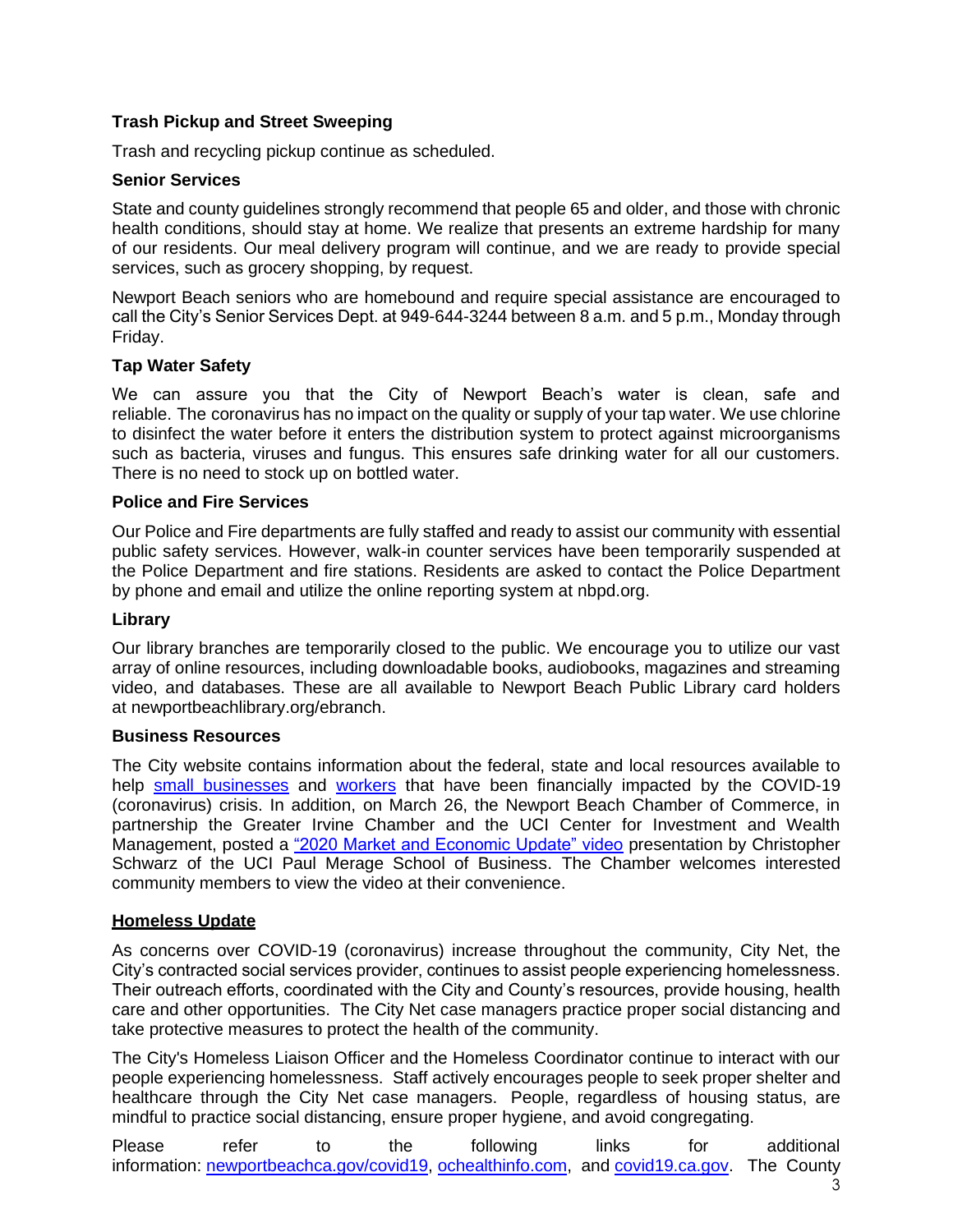of Orange operates emergency shelters in Fullerton and Santa Ana. The City Net staff makes referrals to these shelters as well.

Success Stories: Last week a veteran from Newport Beach was housed in Tustin. The man connected to services through the Volunteers of America and the 1736 Family Crisis Center. The Orange County United Way's Welcome Home OC program was the lead agency to assist him with navigating the housing opportunities. Established in 1896, the Volunteers of America is a faith-based nonprofit that provides affordable housing for low-income people. The 1736 Family Crisis Center, based in Los Angeles since 1972, assists people with escaping poverty, homelessness, and violence. The Orange County United Way, established in 1924, has launched its Welcome Home OC program to assist veterans with housing vouchers to find units. The Welcome Home OC program offers financial incentives to landlords to accept housing vouchers as a form of rental payment. The goal of Welcome Home OC focuses on housing all military veterans in the County by the end of 2020.

## **Project Submittal During Closure**

The Permit Center is closed to the public through **April 12, 2020** due to the COVID-19 outbreak. To help minimize the disruption to the development community, the Permit Center began offering modified services on Monday March 23, 2020. Please expect delays as we ask for your patience and cooperation during these challenging times.

## **Planning Services**

Planning and Zoning information will be provided by telephone and email. Please call 949-644- 3204 or your planner [\(for a roster, please follow this link\)](https://www.newportbeachca.gov/government/departments/community-development/planning-division/operational-hours-staff#B4).

If you wish to file a planning application, please complete the [application](https://www.newportbeachca.gov/government/departments/community-development/planning-division/applications-forms-and-fees) and mail it with all supporting design plans, reports, title report, mailing labels for notices and a check for the appropriate fee by mail. Alternatively, you can drop off your application in a bin that will be located outside the permit center at City Hall (Bay C). Drop off times are available Monday - Thursday, 7:30 a.m. – 5 p.m., and Friday 7:30 a.m. – 4 p.m. Alternatively, you can upload your materials [electronically here.](https://apps.newportbeachca.gov/upload/) [\(see instructions\)](https://www.newportbeachca.gov/home/showdocument?id=66521).

## **Building Plan Check Applications**

Obtaining information relating to plan check submittals can be done by phone or email. Please call 949-718-1888, or contact directly from this [link.](https://www.newportbeachca.gov/government/departments/community-development/operational-hours-staff#B1)

Plan check and planning submittals will be via [EMAIL HERE](mailto:smccourt@newportbeachca.gov?subject=NB%20Permit%20Application) for small tenant improvements, small projects or revisions (\$100,000 in value).

For new construction or larger projects (\$100,001 or greater), you may drop off the plans in a bin located outside the permit center at City Hall (Bay C). Drop off times available Monday - Thursday, 7:30 a.m. – 5 p.m., and Friday 7:30 a.m. - 4 p.m. All submittal plans shall include all necessary documentations such as [plan submittal form,](https://www.newportbeachca.gov/home/showdocument?id=66528) completed [permit application,](https://www.newportbeachca.gov/home/showdocument?id=15043) soil reports, structural calculations, energy calculations, water quality reports, etc.

For plan check fees, please contact the Permit Center at 949-718-1888 to obtain information regarding the required fees to be paid. Payments may be made over the phone with a credit card, or with a check.

Standard plans can be found [here.](https://www.newportbeachca.gov/government/departments/community-development/building-division/forms-handouts/standard-plans)

#### **Permit Issuance and Revisions**

Permits may be submitted via [EMAIL HERE](mailto:Smccourt@newportbeachca.gov?subject=NB%20Plan%20Submittal) or fax 949-644-3250, provided it can be processed for payment authorization and signature by the contractor, or owner. Permits will be issued electronically. For new construction projects, appointments will be established to come to City Hall and pick up the approved set of plans. For minor permits such as reroof, window change out,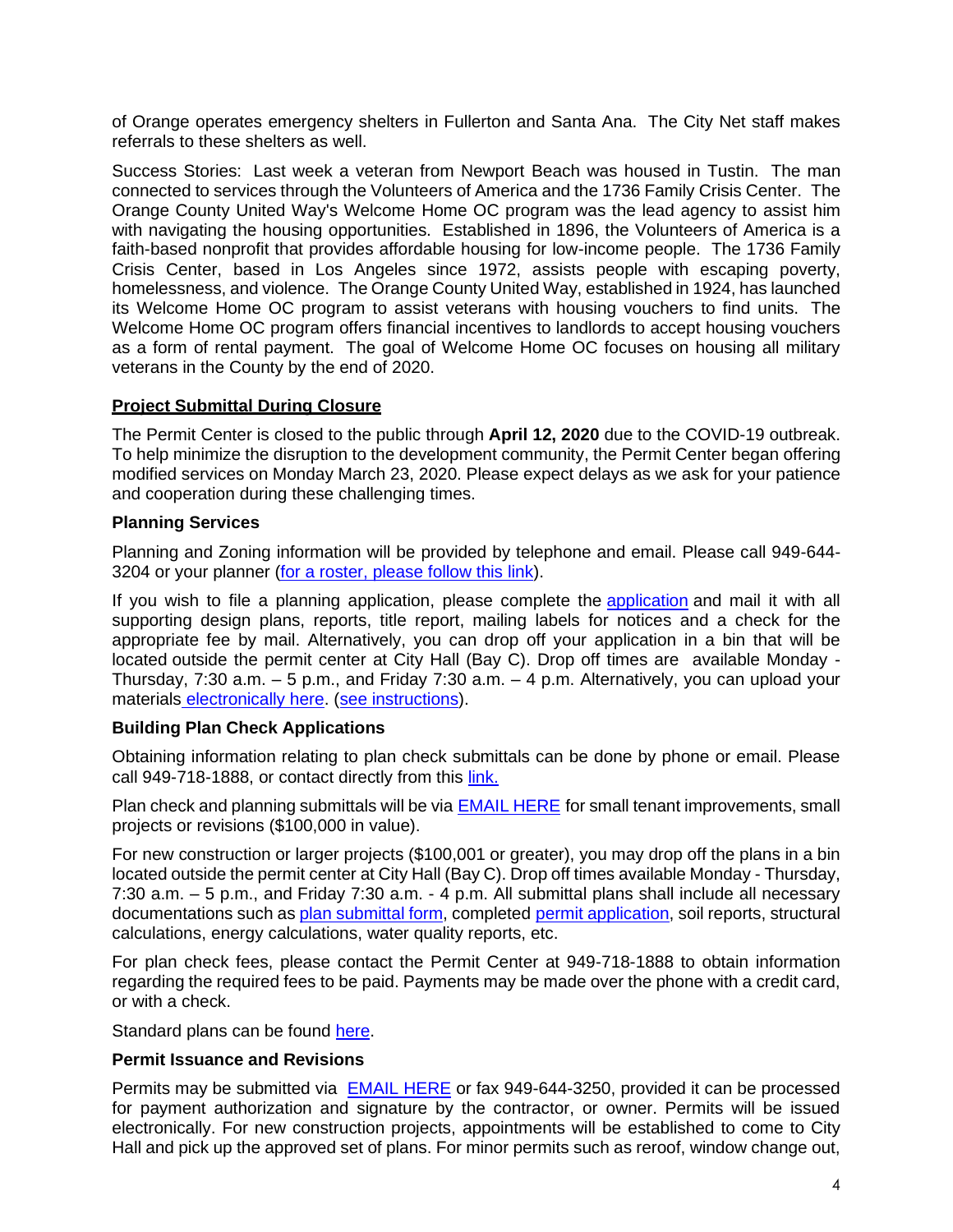EV charging stations, water heater replacement, we encourage applicants to utilize the **[iPERMIT](https://www.newportbeachca.gov/government/departments/community-development-/building-division/online-permitting-ipermit)** system.

For permit fees, please contact the Permit Center at 949-718-1888 to obtain information regarding the required fees to be paid. Payments may be made over the phone with a credit card, or with a check.

## **Inspections**

Inspections will continue. Please continue requesting online inspections [here,](https://www.newportbeachca.gov/government/departments/community-development/building-division/building-permit-inspection-request-status) or call for inspection at 949-644-3255. Inspectors are physically entering commercial buildings and new construction. Inspectors are not entering existing residential homes. For existing residential homes, we are utilizing all mobile technology such as FaceTime, Skype, and photos to conduct and complete the inspections remotely.

## **Code Enforcement**

Code Enforcement will continue to provide inspection services. Please contact Code Enforcement 949-644-3215.

## **Library Closure - FAQ**

In concurrence with the executive order issued by the Governor of the State of California, all Newport Beach Public Library branches will be closed until further notice to limit the number of people in a public building and to help curtail further spread of COVID-19 in the community. Since this has all happened very quickly, here are the answers to some of the questions you may have:

#### **Are there any library resources I can use while branches are closed?**

Yes. The Library provides a wide array of digital offerings, including e-books, audiobooks, magazines, and streaming movies through our [e-Branch.](https://www.newportbeachlibrary.org/ebranch) Staff is adding new content daily, including story times and resources for online schooling. You can manage your account online, search the catalog, place holds, and renew items at [https://millennium.newport.lib.ca.us/patroninfo.](https://millennium.newport.lib.ca.us/patroninfo)

## **Can I drop off my materials in outdoor book drops?**

No, book drops will be closed. Please do not return library materials until the library re-opens. You will not accrue fines or lose holds for materials during the library closure. We will extend all due dates until the library re-opens.

#### **Can I pick up library materials that I have placed on HOLD?**

Unfortunately, due to health orders from the County to prohibit all public and private gatherings, we are no longer able to offer the holds pickup service. You will not lose holds for materials during the library closure; they will be waiting for you when the libraries open.

#### **I have a question about my account. Is there anyone that can help me?**

Yes. If you have any questions about your account or how to access digital resources please use the *Contact Us* page: [https://www.newportbeachlibrary.org/about/contact-us.](https://www.newportbeachlibrary.org/about/contact-us)

#### **I have a reference question. Is there anyone who can help?**

Yes. If you have a reference question please use the *Contact Us* page: [https://www.newportbeachlibrary.org/about/contact-us.](https://www.newportbeachlibrary.org/about/contact-us)

#### **Will I be fined if I am unable to return library materials during the closure?**

No**,** you will not accrue fines or lose holds for materials during the library closure. We will extend all due dates until the library re-opens.